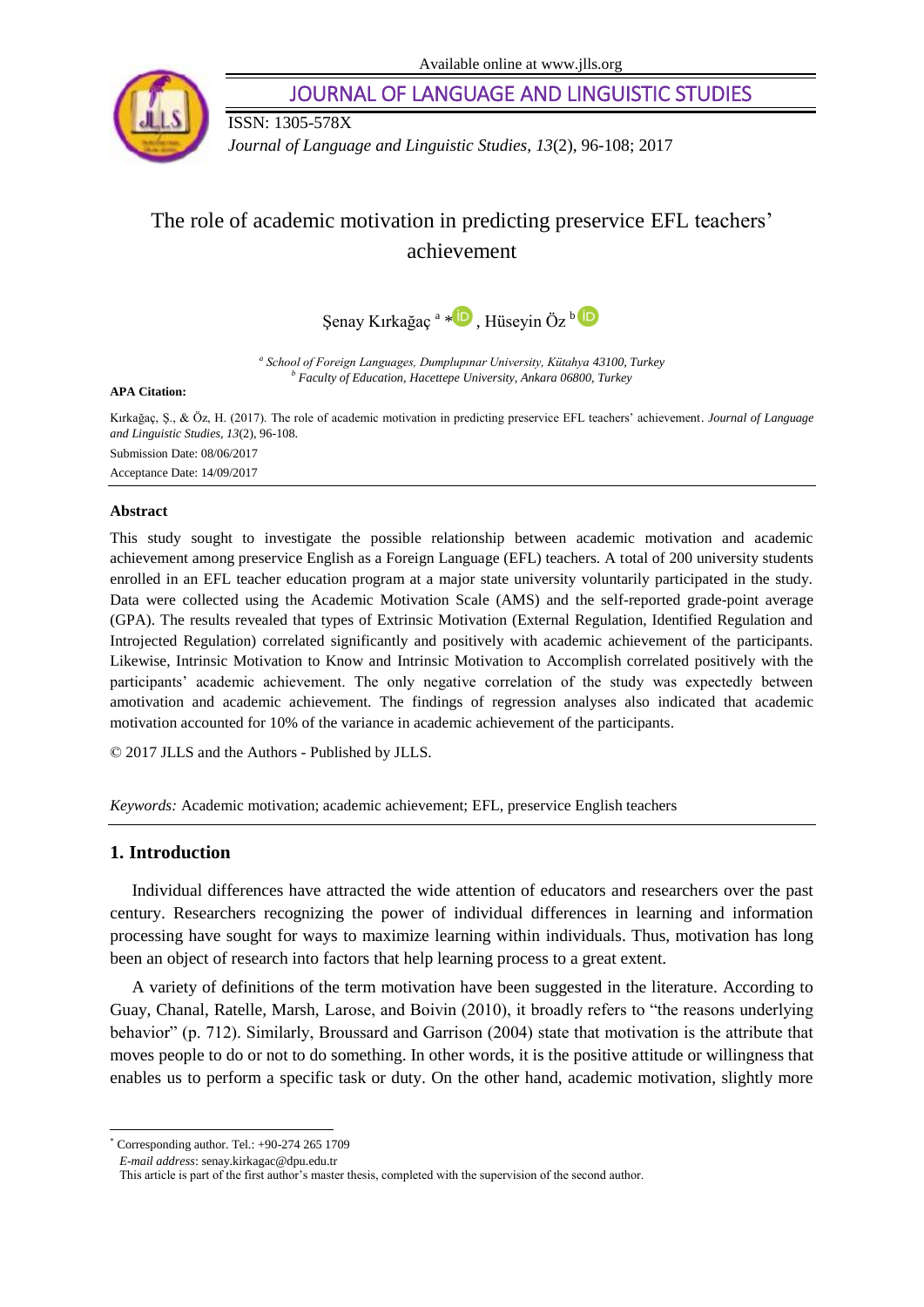specific than general motivation, very simply refers to "the factors that influence a person to attend school and obtain a degree" (Clark & Schroth, 2010, p. 19).

While a considerable amount of literature has been published on the effect of motivation on learning, most research has focused on elementary, middle and high school students (Komarraju & Karau, 2005). In addition, some studies over the past decade have indicated that academic motivation is a contributing factor of academic achievement (Green, Nelson, Martin, & Marsh, 2006; Linnenbrink & Pintrich, 2002). Thus, in researching the relationship between academic achievement and academic motivation, we aim to further contribute to the literature on the subject matter by providing researchers and teachers in the field of second or foreign language (L2) teacher education with valuable information regarding how they could devise instructional activities targeted at individual needs.

The rest of this study is organized as follows: the first section reviews the related literature on academic motivation within the framework of Self Determination Theory and studies on academic motivation; the second section describes the research methodology employed in the study; the third section presents the results; and the final section discusses the results and their implications for language teacher education within the current context.

#### *1.1. Literature review*

There are a myriad of studies asserting that motivation is a key factor in performance and achievement (e.g. Clark & Schroth, 2010; Green et al., 2006; Linnenbrink & Pintrinch, 2002). In a recent recent study, Öz (2015) explained that academic motivation aided learners by providing them with an inner desire to do learning tasks. He also added that academic motivation gave them the sense of personal autonomy. Similarly, while defining the motivated learners, Ryan and Deci (2000) asserted that motivated learners had enough energy to finish a certain task rather than leaving it uncompleted. Likewise, Dörnyei (2005) expressed that it was motivation which drove learners to act in the long route of learning a second or foreign language.

One of the most-documented models or theories is the early classic motivation model that includes intrinsic and extrinsic motivation. As an alternative to this classic conceptualization of motivation, Deci and Ryan (1985) elaborated on a more detailed model and introduced Self-Determination Theory (SDT). It has been appreciated by many scholars all over the world due to its "degree of comprehensiveness and testability" (Legault, 2017). The theory is grounded on the idea that individuals have an innate desire to be involved in the surroundings around them and acquire new knowledge and skills and assimilate them in their ordinary lives (Reeve, Ryan, Deci, & Jang, 2007). It also dwells on issues that promote or undermine self-determination of the individuals with the help of mini theories under the SDT. Different from the classic motivation model, SDT includes submotivational drives under Intrinsic Motivation and Extrinsic Motivation. In addition, Deci and Ryan (1985) believed that individuals may not have any intrinsic or extrinsic motivational drives. For such cases they coined the term "amotivation". Curently most scholars acknowledge that SDT is among the most prominent models in motivation studies (Dörnei, 2003; Dörnyei, 2014; Dörnyei & Ryan, 2015).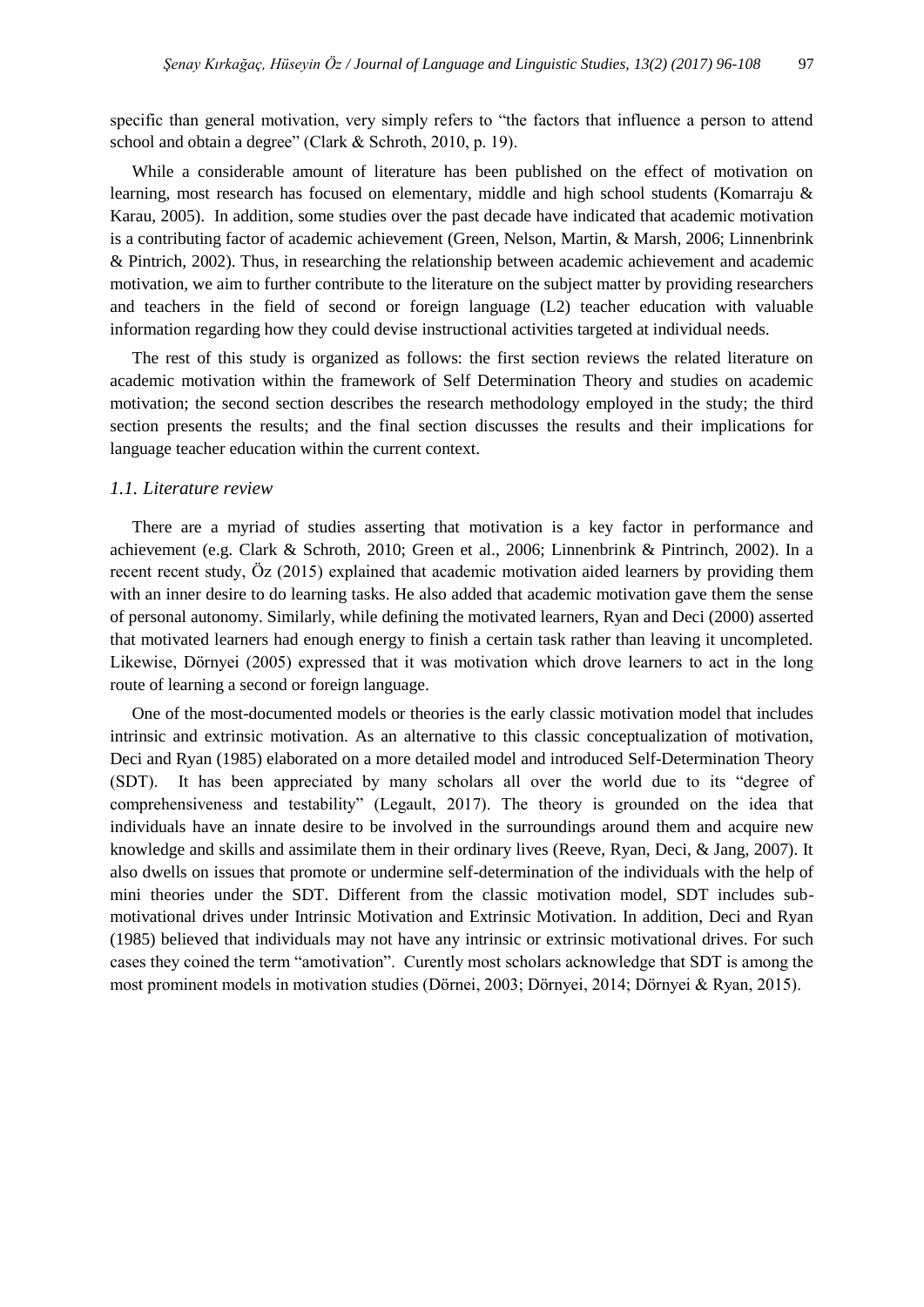

**Figure 1.** Concepts in the Self Determination Theory (Clark & Schroth, 2010)

Deci and Ryan (2000) defined intrinsic motivation as "the doing of the activity for its inherent satisfactions rather than for some separable consequence" (p. 56). Intrinsically motivated learners are aware of "what it means to seek out, master, and derive pleasure from optimal challenges" (Reeve et al., 2007, p. 234). Since intrinsic motivation engage individuals in the activity to a greater extent, it is the most favored form of motivation in education. It is a well-known fact that the outcomes of intrinsically motivated performance are of better quality without doubt (Ryan & Deci, 2000). Relevant to these ideas, Noels, Pelletier, Clément, and Vallerand (2000) expressed that provided that individuals had freedom to determine whether they would do the certain task or not, they would look for some attractive ways to do it, and this situation got more challenging for them. In need of meeting these difficulties, individuals thought that they were competent enough to do that task.

As also indicated in Figure 1, SDT proposes that Instrinsic Motivation accommodate three submotivational drives, that is, Intrinsic Motivation to Know, Intrinsic Motivation to Accomplish, and Intrinsic Motivation to Experience Stimulation. Intrinsic Motivation to Know (IM to Know) is utilized if individuals are involved in the task/performance due to the pleasure or enjoyment that they get as a result of learning or trying to learn something (Clark & Schroth, 2010). Noels et al. (2000) also defined IM to Know as a type of motivation that was linked to positive feelings that aroused as a result of finding out new ideas or gaining knowledge. Slightly different from IM to Know, in intrinsic motivation to accomplish (IM to Accomplish), it is the satisfaction of fulfilling a task that primarily motivates individuals. It also referred to pleasure that individuals felt as a result of the attempts to master a task or achieve a goal (Noels, Pelletier, Clément, & Vallerand, 2000). Thus, it is safe to claim that individuals enjoy the sense of competency and being able to do something. Such individuals are motivated to outdo themselves in each task (Hein, Müür, & Koko, 2004). Finally, the main reason for individuals who are driven by intrinsic motivation to experience stimulation (IM to Experience Stimulation) is the excitement and pleasure that are associated with the task or performance. Likewise, Hein et al. (2004) claimed that these individuals were engaged in the expected behavior due to the positive sensations attached to the task itself, not the completing of it or learning more about it.

It is quite clear that intrinsic motivation is a great assistant while learning- especially learning a language. However, frankly, in educational settings, it is not always the case. Sometimes, learners are moved by external factors rather than internal ones. At that point extrinsic motivation stands out as a concept that cherishes hope for both educators and learners. As Ryan and Deci (2000) define, extrinsic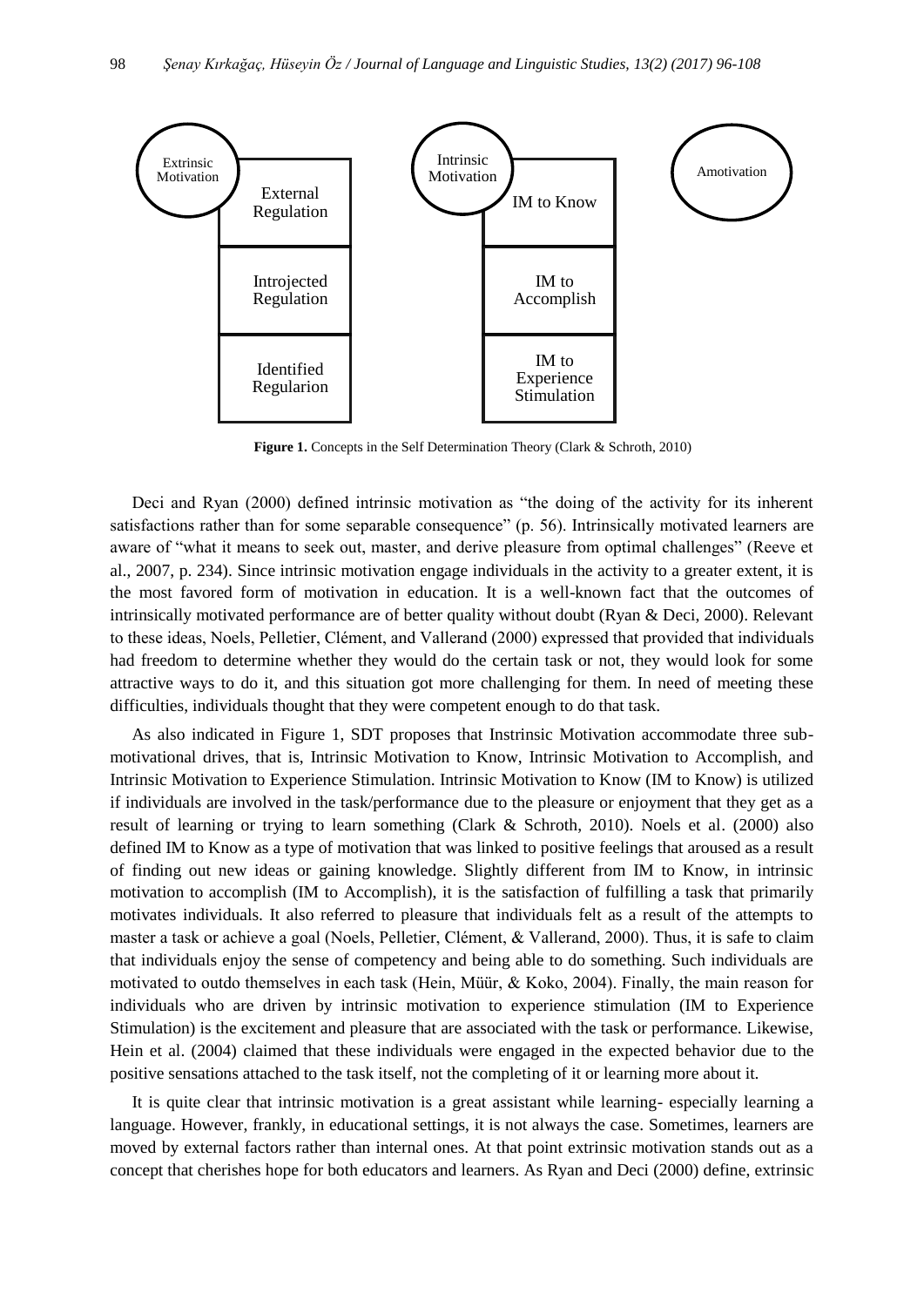motivation is "a construct that pertains whenever an activity is done in order to attain some separable outcome" (p. 60). Unlike intrinsically motivated learners, extrinsically motivated learners do not experience any positive feelings attached to the activity itself. Rather, these learners value the consequences that are not connected to the activity in its nature. SDT suggests that Extrinsic Motivation hosts three sub-motivation drives called External Regulation, Introjected Regulation and Identified Regulation. Firstly, external regulation is a label that Deci and Ryan (1985) used to refer to the form of extrinsic motivation in which individuals focused on tangible outcomes that were totally different from the task/activity itself. Therefore, Deci, Vallerand, Pelletier, and Ryan (1991) previously claimed that this type of extrinsic motivation was the least self-determined one among both extrinsic and intrinsic motivation types. Öz (2015) also asserted that external regulation was concerned with rewards, punishments or constraints. In support of these studies, Ryan and Deci (2000) stated that this type of regulation was usually utilized to gain an external reward or to please an exterior demand.

Introjected regulation is another form of extrinsic motivation. In introjected form of extrinsic motivation, individuals understand that the task is important and they internalize the idea. In other words, they still feel that the action they are expected to do is due to a rule but they internalize the existence of these rules and demands (Deci et al., 1991). Consequently, individuals who make use of introjected regulation as their motivation source still find the environment and people/groups controlling and feel the pressure. The main drive for these learners is to avoid the sense of guilt or to accomplish a sense of self-confidence or maintain ego (Ryan & Deci, 2000). Finally, identified regulation is more self-determined type of extrinsic motivation (Ryan & Deci, 2000). As the name suggests, in this type of extrinsic motivation, individuals realize the reasons for the task/activity they are expected to do it. Not only do they understand the rationale of the task, but also they care about the value the task possesses.

The last component of three-dimensional SDT is amotivation. Ryan and Deci (2000) defined amotivation as "the state of lacking an intention to act" (p.61). In their study on amotivation and its effects, Legault, Green-Demers, and Pelletier (2006) stated that today's teenagers desperately suffered from amotivation, which was recently one of the most major and common academic problems. In amotivation, no reasons or drives to act or to perform a task are observed in individuals. As it can be inferred from the definitions above, amotivation is the lack of both extrinsic and intrinsic motivation sources.

#### **2. Method**

#### *2.1. Research design*

The current study was conducted with a quantitative research design and a survey methodology to collect data. No manipulation of the environment or the participants was required. Participants provided data with the help of the instrument in their natural education settings.

#### *2.2. Setting and participants*

The present study was conducted in a preservice English as a Foreign Language (EFL) teacher education program at a major state university in Turkey. Convenience sampling technique, a wellknown non-probability sampling technique in language studies, was used in selecting the participants for the study. A total of 200 participants (female: 159; 79.5%; male: 41; 20.5%) enrolled in the program voluntarily participated in the study and gave consent for data collection.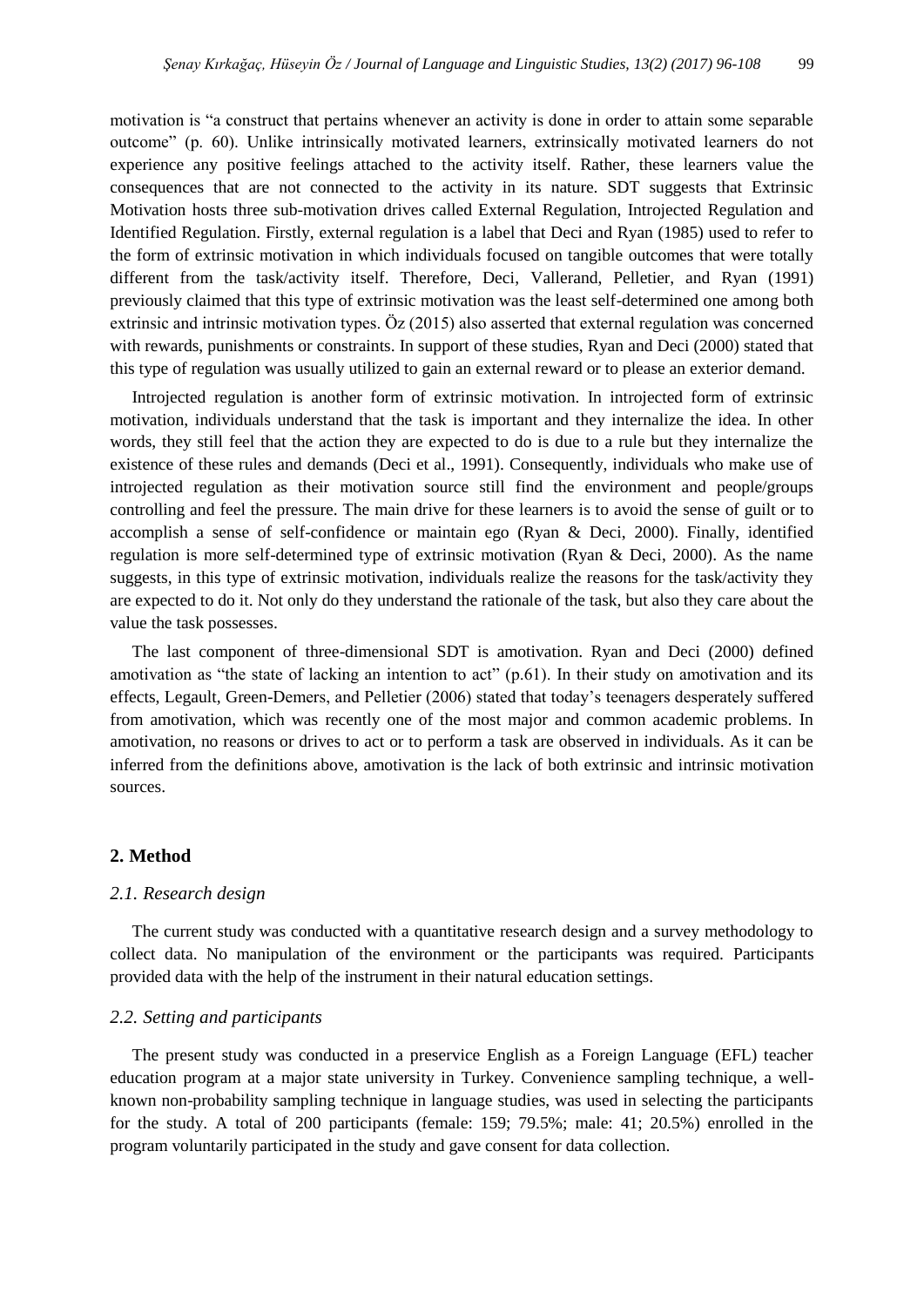#### *2.3. Measures*

In addition to the self-report measure of participants' current GPA, the Academic Motivation Scale (AMS; Vallerand, Pelletier, Blais, Briere, Senecal, & Vallieres, 1992) was employed to collect data for the dominant academic motivation drives of the participants within the scope of Self Determination Theory (SDT; Deci & Ryan, 1985). The scale consists of seven major categories based on SDT. These categories include three types of intrinsic motivation (intrinsic motivation to know, intrinsic motivation to accomplish, and intrinsic motivation to experience stimulation), three types of extrinsic motivation (external, introjected and identified regulation), and finally amotivation. In total, 28 items, each four of which were created for one motivation type, try to assess the motivation types. The scale makes use of Likert-scale form of survey, and participants can freely choose from 1 which represents "doesn't correspond at all" to 7 referring to "correspond exactly" options. The major question that individuals were expected to think while responding to the statements was why they were attending the university. The reliability analysis based on the current data was also computed and provided below.

|                               | Cronbach Alpha | N of Items     |  |
|-------------------------------|----------------|----------------|--|
| IM to Know                    | .81            | 4              |  |
| IM to Experience Stimulation  | .77            | 4              |  |
| IM to Accomplish              | .73            | 4              |  |
| <b>External Regulation</b>    | .70            | 4              |  |
| <b>Identified Regulation</b>  | .81            | $\overline{4}$ |  |
| <b>Introjected Regulation</b> | .83            | $\overline{4}$ |  |
| Amotivation                   | .90            | $\overline{4}$ |  |
| Total                         | .87            | 28             |  |

**Table 1.** Reliability Analysis of Academic Motivation Scale

The internal consistency of the seven subscales ranged from  $\alpha = .90$  to  $\alpha = .70$  (IM to Know .81, IM to Expreience Stimulation .77, IM to Accomplish .73, External Regulation .70, Identified Regulation .81, Introjected Regulation .83, Amotivation .90)

#### *2.4. Procedures for data collection and analysis*

The present study was conducted with preservice English language teachers at a major state university in Ankara. Before data collection, all necessary permissions were taken from the Ethics Commission of the university. In addition, all participants were given a consent form, through which they were informed that it was a voluntary survey and that they were free to stop participating at any time they wanted. In order to see the probable relationships between academic motivation and academic achievement, some statistical analyses were conducted using IBM SPSS Statistics 20. As the data were normally distributed and necessary assumptions were met, the Pearson-Product Moment Correlation test was conducted to find out whether there were any relationships between academic motivation drives and academic achievement. In addition, multiple regression analysis was condcuted to explore the predictive power of academic motivation. Among several other methods of multiple regression, enter method was used for the current study.

#### **3. Results**

The present study sought the relationships between academic motivation and academic achievement among pre-service language teachers. The study also aimed to find out the role of academic motivation in predicting the academic achievement of preservice EFL teachers.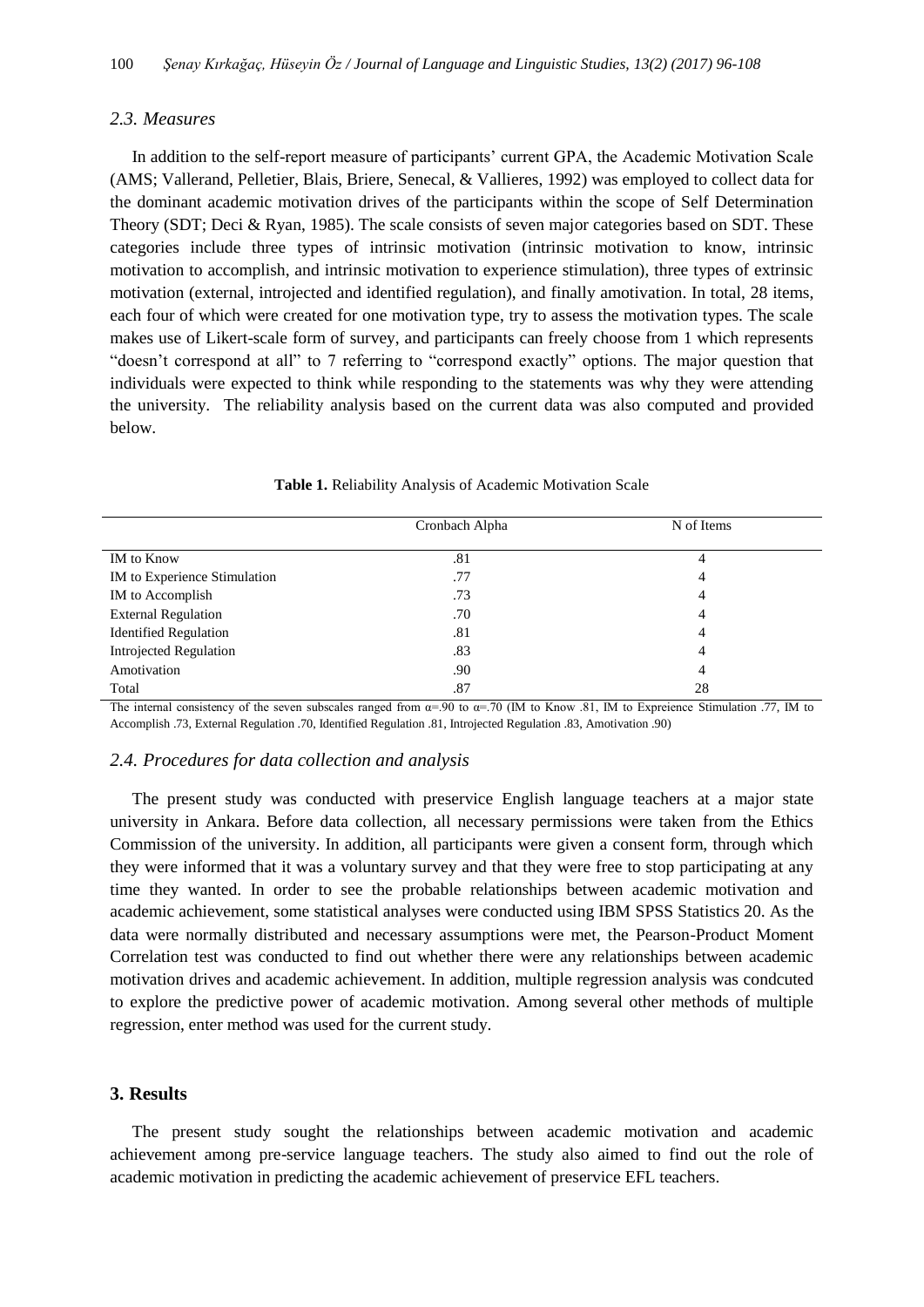Firstly, the data met the major requirements of certain assumptions such as normality, linearity, multicollinearity and homogeneity of variance. Therefore, parametric tests, specifically correlation and regression tests, were performed. Second, the Pearson-product moment correlation test was run in order to reveal the relationship between academic achievement and academic motivation. The intercorrelation of the academic motivation and GPA of the participants were presented in Table 2.

|                                |           |          |           | 4        |          | 6        |            | 8 |
|--------------------------------|-----------|----------|-----------|----------|----------|----------|------------|---|
| 1 GPA                          |           |          |           |          |          |          |            |   |
| 2 External Regulation          | $.208**$  |          |           |          |          |          |            |   |
| 3 Identified Regulation        | $.171*$   | $.680**$ |           |          |          |          |            |   |
| 4 Introjected Regulation       | $.157*$   | $.523**$ | $.565**$  |          |          |          |            |   |
| 5 IM To Know                   | $.232**$  | $.260**$ | $.560**$  | $.500**$ |          |          |            |   |
| 6 IM To Experience Stimulation | .089      | $.140*$  | $.316**$  | $.429**$ | $.706**$ |          |            |   |
| 7 IM To Accomplish             | $.153*$   | $.226**$ | $.411**$  | $.576**$ | $.762**$ | $.706**$ |            |   |
| 8 Amotivation                  | $-.226**$ | $-.100$  | $-.350**$ | $-.090$  | $-436**$ | $-.170*$ | $-312**$ 1 |   |

**Table 2.** Correlation Matrix of the Academic Motivation Drives and GPA

\*\*. Correlation is significant at the 0.01 level (2-tailed). \*. Correlation is significant at the 0.05 level (2-tailed).

The results indicated several statistically significant correlations between academic motivation drives and GPA of the participants. According to the results of the correlation analysis, both negative and positive correlations were discovered with correlation coefficient ranging from .153 to .232.

First, external regulation, one of the extrinsic motivation subscales, was significantly and positively correlated with GPA of the participants,  $r=0.208$ ,  $p<0.01$ . Another strong and positive correlation was observed between GPA and Intrinsic Motivation to Know, *r*=.232, *p*<.01. This correlation stood out as the strongest correlation between GPA and academic motivation. Moreover, in line with the literature, amotivation negatively correlated with GPA, *r*= -.226, *p*<.01.

There were also several other statistically significant correlations at 0.05 level. To illustrate, a positive correlation at that level between Identified Regulation and GPA existed, *r*=.171, *p*<.05. Likewise, Introjected Regulation positively correlated with academic achievement of the participants, *r*=.157, *p*<.05. Another positive correlation between GPA and intrinsic motivation was that of Intrinsic Motivation to Accomplish. The correlation between intrinsic motivation to accomplish and GPA was statistically significant at .05 level, *r*=.153, *p*<.05.

Interestingly, there was no correlation between Intrinsic Motivation to Experience Stimulation and academic achievement, *r*= .089, *p*=.210. This was the only academic motivation drive which did not either positively or negatively correlate with academic achievement.

In addition to correlation studies, a multiple regression test was also run to reveal the predictive effects of the academic motivation drives on the participants' GPA (Table 3).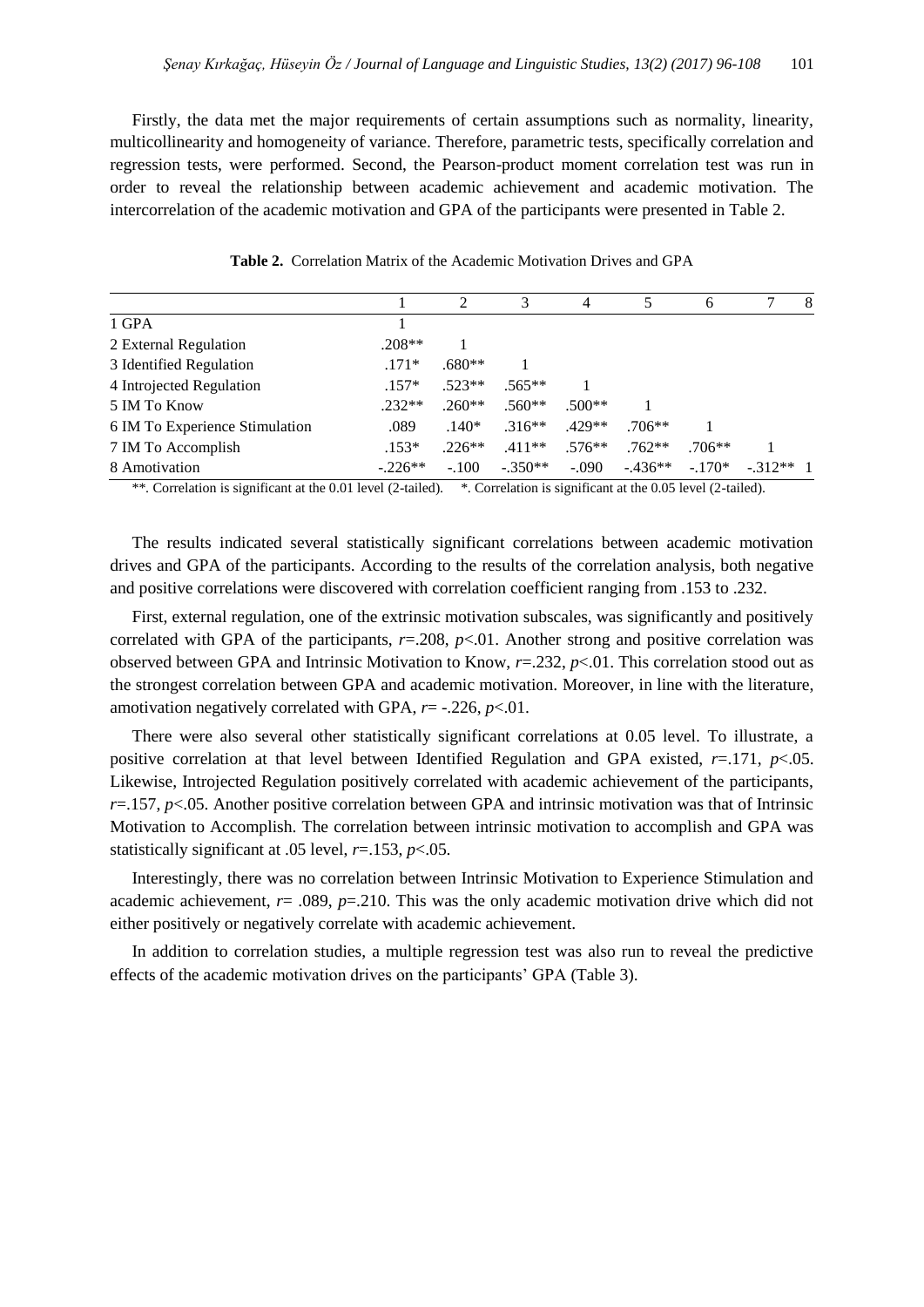| Model |                                  | <b>Unstandardized Coefficients</b> |            | Standardized<br>Coefficients | $\boldsymbol{t}$ | Sig. |
|-------|----------------------------------|------------------------------------|------------|------------------------------|------------------|------|
|       |                                  | B                                  | Std. Error | <b>Beta</b>                  |                  |      |
| 1     | (Constant)                       | 2.964                              | .160       |                              | 18.526           | .000 |
|       | ExternalRegulation               | .064                               | .025       | .254                         | $2.541*$         | .012 |
|       | <i>IdentifiedRegulation</i>      | $-.054$                            | .031       | $-.204$                      | $-1.761$         | .080 |
|       | <i>IntrojectedRegulation</i>     | .004                               | .020       | .018                         | .177             | .860 |
|       | <b>IMToKnow</b>                  | .063                               | .035       | .238                         | 1.780            | .077 |
|       | <b>IMToExperienceStimulation</b> | $-.022$                            | .026       | $-.088$                      | $-.822$          | .412 |
|       | <i><b>IMToAccomplish</b></i>     | $-.003$                            | .032       | $-.010$                      | $-.082$          | .935 |
|       | Amotivation                      | $-.034$                            | .015       | $-.185$                      | $-2.273*$        | .024 |

**Table 3.** Multiple Regression Analysis Results (Academic Motivation as Independent Variable)

Multiple R = .32  $R^2 = .10$  $= .10$  Adjusted R<sup>2</sup> = .07 p < .05

As indicated in Table 3, after all motivation drives were entered in the model, only Amotivation and External Regulation had a significant predictive power on GPA ( $\beta$ =-.19 and  $\beta$ =.25, respectively, p<.05). While external regulation had positive predictive power, amotivation predicted GPA in a negative way. As a result, academic motivation drives accounted for 10% of the GPA grades of the participants. In other words, only 10% of the academic motivation could be attributed to academic motivation drives.

#### **4. Discussion**

The current study focused on the links between academic motivation and academic achievement of preservice EFL teachers. The results of the correlation analysis revealed statistically significant relationships among academic achievement and all academic motivation drives except Intrinsic Motivation to Experience Stimulation. The strongest correlation was observed between Intrinsic Motivation to Know and academic achievement while the least strong but still significant correlation was with Intrinsic Motivation to Accomplish. These results actually meant that the participants were more likely to be moved by external factors rather than intrinsic desires. This could be associated with the fact that most of the participants were in their senior year in which they tended to contemplate on their future and whether they would be able to get a good job or not. Besides, the education system that these participants were a part of caused learners to learn things to gain benefits which were separable from the learning task itself. Therefore, the focus was always on tangible value or punishment. As a result, these participants might have internalized the practices of the system after long years of exposure and they might have acted accordingly.

The results of the multiple regression analysis showed that academic motivation as a whole was able to predict 10% of the academic achievement. External regulation and amotivation were the statistically significant predictors. While External Regulation predicted academic achievement positively, the predictive power of amotivation was negative.

When the results are analyzed in detail, it is realized that the results are in line with the literature. The results of the correlation analysis showed positive correlations, as in many earlier studies (Deci & Ryan, 2000; Ehrman, 1996; Noels et al., 2000). As shown in Table 2, the strongest correlation of the model was observed between Intrinsic Motivation to Know and academic achievement of the participants. As Intrinsic Motivation to Know was associated with the enjoyment that the individuals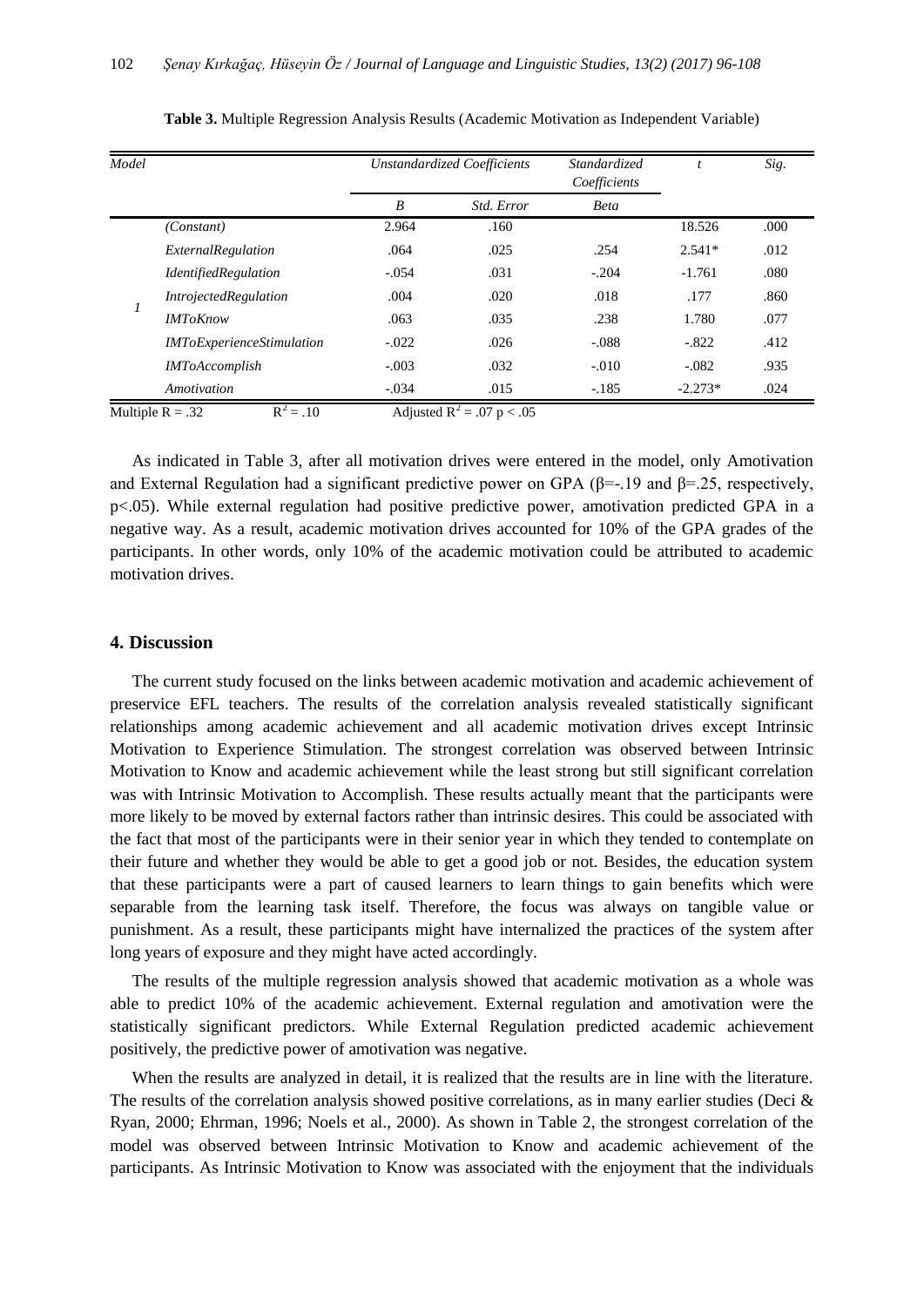felt while conducting the task (Clark & Schroth, 2010; Howard et al., 2016), it was quite understandable that a positive correlation existed between Intrinsic Motivation to know and academic achievement. The study by Öz (2015) also found out positive links between Intrinsic Motivation to Know and academic achievement of the participants.

The second dimension of Intrinsic Motivation according to the Self Determination Theory was Intrinsic Motivation to Accomplish. Individuals who were driven by Intrinsic Motivation Accomplish tried to outperform the earlier performances of themselves (Hein et al., 2004; Howard et al., 2016). As these individuals were interested in improving themselves, positive links between Intrinsic Motivation to Accomplish and academic achievement were expected. The results of the correlation analysis confirmed that the link between Intrinsic Motivation to Accomplish and academic achievement was statistically significant. As in Intrinsic Motivation to Know, however, Intrinsic Motivation to Accomplish failed to create statistically significant differences in the variance of academic achievement.

Finally, the third component of Intrinsic Motivation in Self Determination Theory was Intrinsic Motivation to Experience Stimulation. Although it was one of the components of intrinsic motivation, no statistically significant link was found out between Intrinsic Motivation to Experience Stimulation and academic achievement. Likewise, Intrinsic Motivation to Experience Stimulation could not predict academic achievement positively or negatively. This result could be related to the participants' profile. The participants of the study were mostly in their senior year and these participants associated high GPA grades with better jobs and higher salaries. Thus, it might be inferred that the participants failed to build bridges between academic achievement and positive feelings associated with learning.

Extrinsic motivation formed the second part of the Self Determination Theory. As the focus is on the external factors rather than internal benefits or sensations, the results of studies on the effects of extrinsic motivation are confusing. While certain studies (e.g., Areepattamannil, Freeman, and Klinger, 2011) asserted that extrinsic motivation held negative associations with academic achievement, there are a number of studies finding out positive links between academic achievement and extrinsic motivation (e.g., Öz, 2015). At this point, it is worth recalling that although external, there is a factor which leads individuals to act. Thus, positive links between extrinsic motivation and academic achievement are not big surprises.

The results of the correlation analysis indicated that all components of extrinsic motivation, that is, External Regulation, Identified Regulation and Introjected Regulation, significantly correlated with academic achievement of the participants. The strongest correlation was that of External Regulation and academic achievement while statistically significant but the least strong one was that of Introjected Regulation. Furthermore, surprisingly, External Regulation was the only motivation type that predicted GPA of the participants significantly and positively.

External regulation referred to the type of extrinsic motivation in which individuals were moved by rewards or fear of punishment (Öz, 2015). Although the links between academic achievement and External Regulation are considered to be negative most of the time, there are studies claiming the opposite. Öz (2015), for instance, found out that External Regulation was a strong predictor of GPA. Similarly, the results of the correlation analysis indicated that External Regulation and academic achievement of the participants were significantly correlated. The Pearson-product moment correlation values also revealed that this relationship was the strongest correlation among extrinsic motivation types. This may mean that external benefits were emphasized more for this specific participant group resulting in a shift from internal pleasure of learning to tangible and external benefits. Furthermore, as most participants were about to graduate, benefits such as possessing high GPA grades, getting a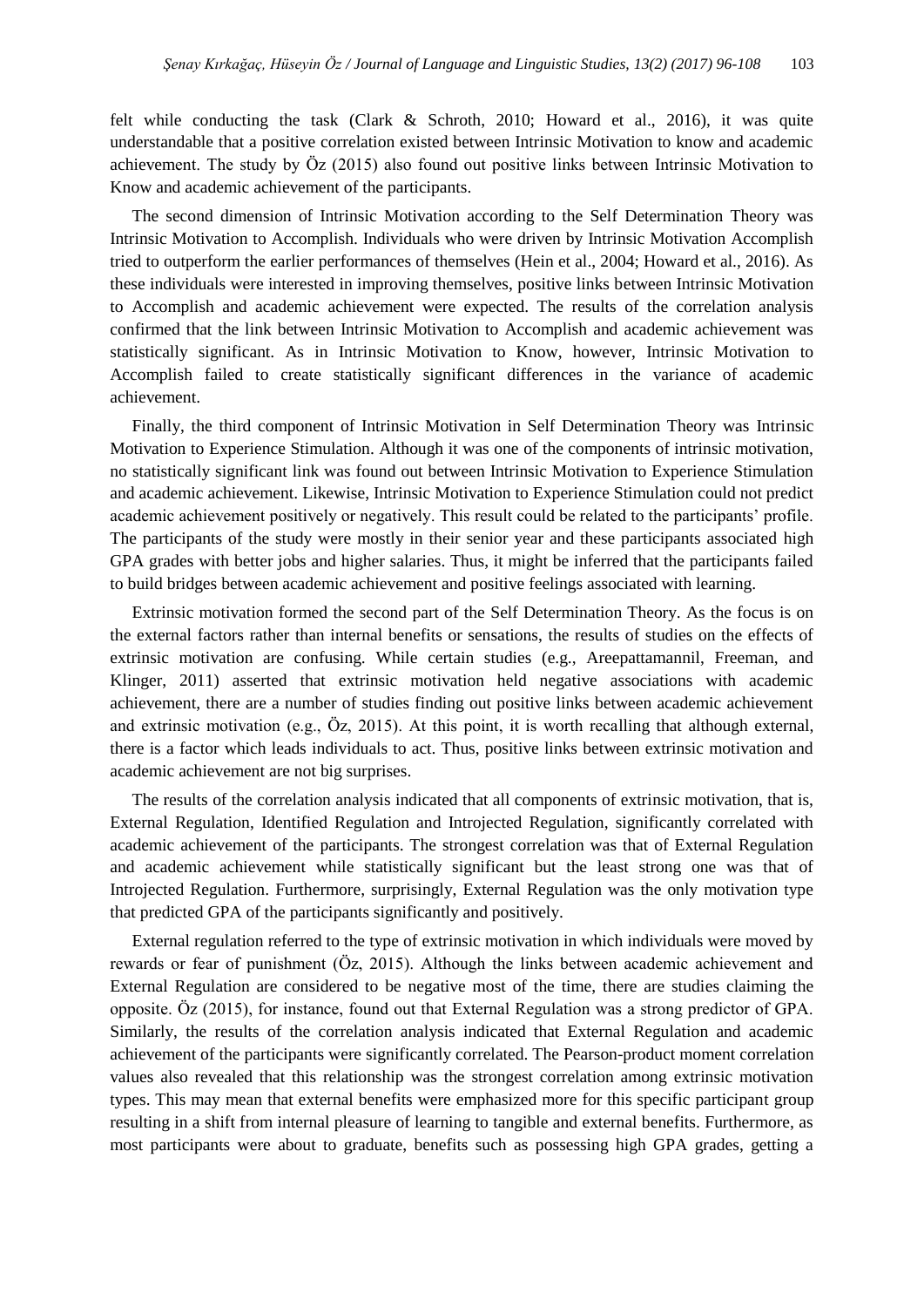better job or earning more money were of higher priority than going through a pleasant learning process.

Introjected Regulation referred to the state in which the existence of external rules and desires was accepted by the individuals (Deci et al., 1991). In support of the earlier studies (Ryan & Deci, 2000), the results of the correlation analysis revealed a positive and statistically significant relationship between Introjected Regulation and academic achievement. Although statistically significant, the correlation was not a strong one. Besides, like intrinsic motivation drives, Introjected Regulation did not predict academic achievement according to the results of multiple regression.

The last extrinsic motivation type of the Self-Determination Theory was Identified Regulation. Unlike external regulation, individuals with Identified Regulation held the idea that the task was valuable and reasonable. Therefore, Identified Regulation was more self-determined compared to other two forms of extrinsic motivation (Ryan & Deci, 2000). In line with Ryan and Deci's statements (2000), Öz's study (2015) proposed that a positive and statistically significant correlation existed between Identified Regulation and GPA. According to the results of the SEM analyses of the same study, the strongest correlation between extrinsic motivation types and achievement was that of Identified Regulation. The result of the current study supported such studies, as well. Although Identified Regulation failed to predict the academic achievement significantly, a correlation at a moderate level was observed between GPA grades and Identified Regulation. The positive association between Identified Regulation and academic achievement might be explained by the setting. As the participants were in a context in which they were informed on things they would benefit while inservice, they might be able to appreciate the rationale for the learning tasks they were expected to accomplish. From this point of view, positive and significant correlation between Identified Regulation and academic achievement was plausible.

As the results indicated, extrinsic motivation seemed to be positively correlated with academic achievement of the participants. The strongest correlation among extrinsic motivation drives was that of External Regulation. External Regulation stood out both because it held the strongest correlation and it was the only motivation type that was able to predict academic achievement positively in the model.

This can be explained by the focus put on external factors such as sense of guilt, rewards and punishments. Participants who had been exposed to the current education system for at least fourteen years were a part of that system causing them to internalize current practices. Therefore, in an attempt not to digress from the system, individuals might have acted accordingly. As a result, rather than concentrating on their progress or pleasure that they might get while doing a task, individuals focused on tangible rewards or punishment. Consequently, the links between extrinsic motivation and academic achievement appeared to be more striking.

Amotivation formed the last part of the Self-Determination Theory. As the term suggested, it refered to the state in which individuals possessed no desire or intention to act or perform a task. Many scholars (e.g., Dörnyei, 2005; Legault et al., 2006) claimed that amotivation – in other words, lack of any type of motivation – was one of the biggest problems that language learners faced these days. Such learners believed that external factors forced them to act (Janosz, 2000), and they objected to these factors by not acting. In addition, as Noels et al. (2000) stated, such learners were unable to see why they needed to perform such actions. These ideas led them to be passive in and indifferent to learning and learning tasks.

There are numerous studies discussing the negative effects of amotivation on learning and academic achievement. To illustrate, Beaudoin (2006) claimed that learners with amotivation tended to have higher levels of absentee resulting in higher levels of drop-out. Besides, Noels et al. (2000)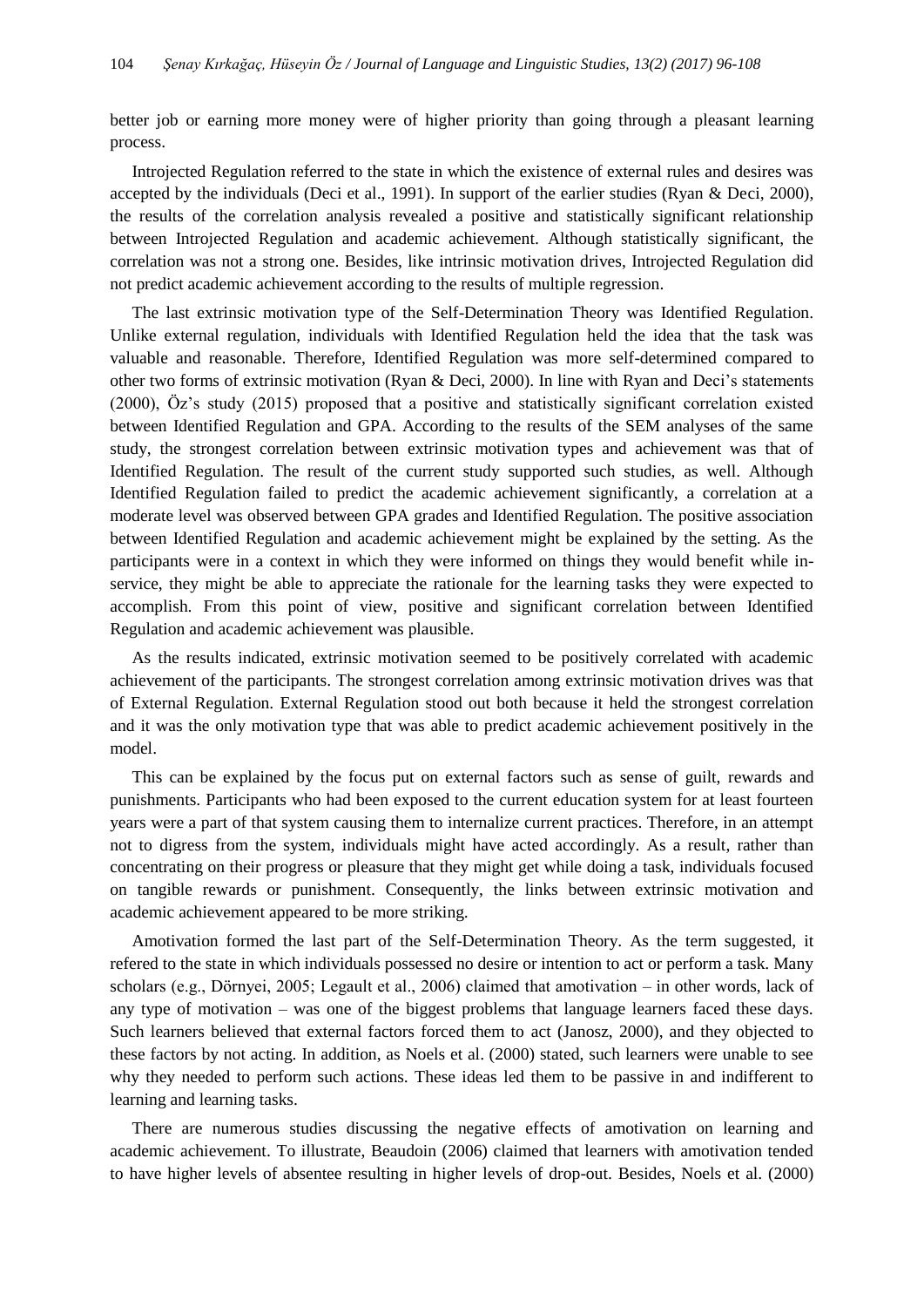stated that amotivated learners associated both their teachers and the learning environment with negative feelings such as control and force.

In line with earlier studies cited above, the correlation analyses of the current study also discovered statistically significant relationships between amotivation and academic achievement. According to the results of the correlation analysis, there was a negative link between the participants's GPA and amotivation. Furthermore, when the results summarized in Table 3 were taken into consideration, this correlation seemed to be stronger than many other correlations in the model. In addition, multiple regression analysis results also indicated that amotivation was one of the two motivation types that could statistically predict GPA. However, as the correlation analyses and the earlier research showed, amotivation predicted GPA negatively.

#### **5. Conclusion**

The results of the current study revealed several significant relationships between academic motivation types and academic achievement of preservice English language teachers. The results of the current study came up with several important implications for both students and educators. The study primarily showed that the effects of extrinsic motivation had been underestimated. While intrinsic motivation has always been favoured and seen as the magic for learning languages, extrinsic motivation has had more negative connotations. However, different from the common belief, the study claimed that extrinsic motivation could create better outcomes. The current study showed that extrinsic motivation could foster learning or academic achievement more than intrinsic motivation from time to time. Therefore, it can be claimed that the effects of extrinsic motivation had not been recognized properly. For both the learners and the educators, the reults may lead to groundbreaking outcomes. When the results are analysed from learners' point of view, if learners are not motivated intrinsically, this is not the end of their learning process. The study emphasized that a learner can achieve well without intrinsic motivation as well. From this point of view, it should be kept in mind that extrinsic motivation may also lead better learning and higher achievement. Educators and learners may benefit from this result and enrich their teaching and learning processes.

Another implication with regard to academic motivation is the multidimensionality of academic motivation. As the Self-Determination Theory proposes, motivation is a miscellaneous concept in which various factors interfere with each other. The study highlighted that motivational factors that are highly expected to predict academic achievement (i.e. intrinsic motivation types) might have less power than expected due to the existence of several other unforeseen factors. Therefore, it is worth recalling that motivation is not a unitary concept.

The concept of motivation and the links between motivation and learning are definitely much more complex that many people may think. Therefore, further research should be conducted with different learner profiles. Thanks to such studies, extrinsic motivation can receive the importance and appreciation that it deserves.

To sum up, the current study has both theoretical and practical implications for not only researchers and educators but also for students. In essence, it highlights the hope that neither educators nor learners should lose with regard to learning. The results gained as a result of various statistical analyses may provide individuals with better insights.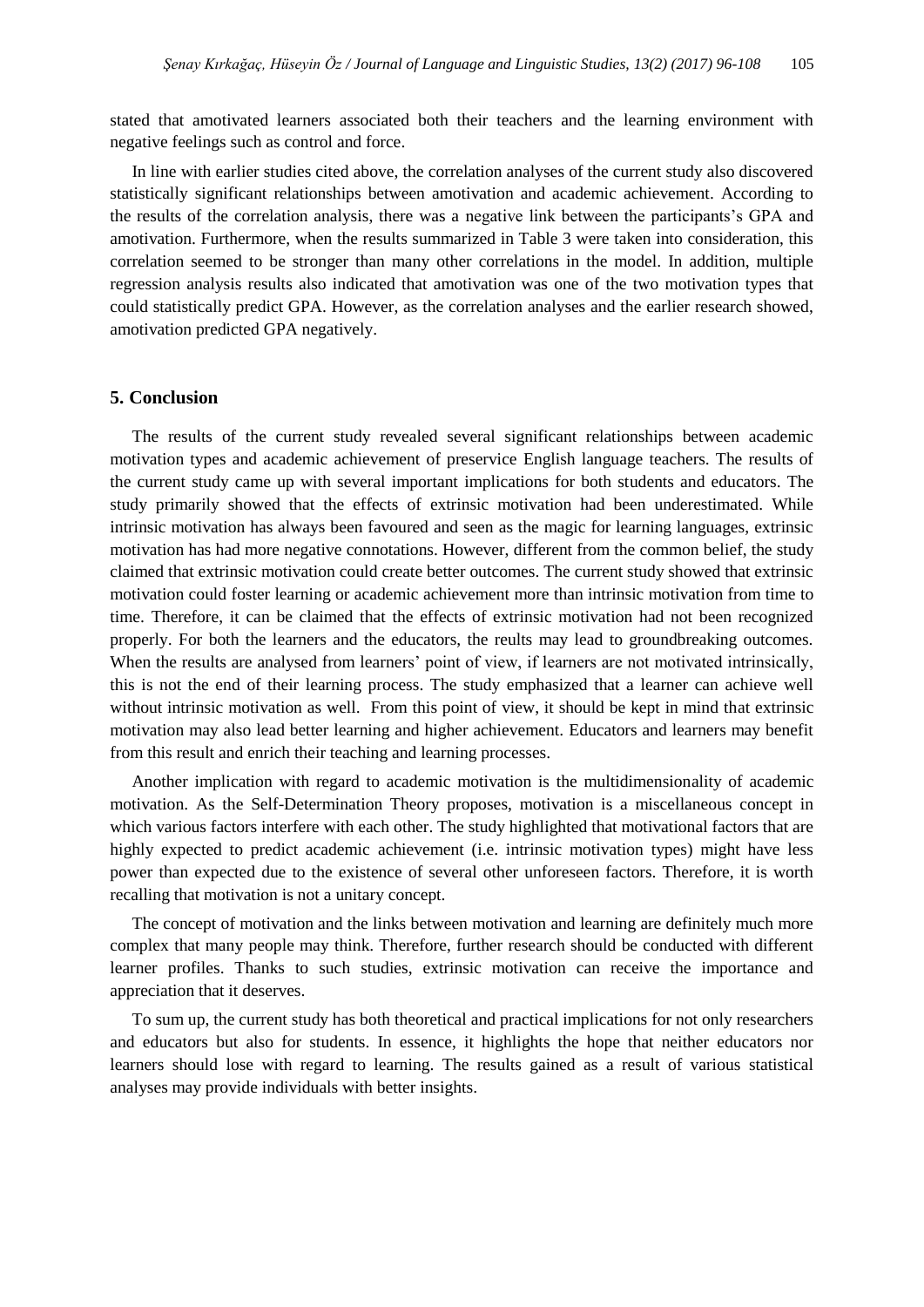#### **References**

- Areepattamannil, S., Freeman, J. G., & Klinger, D. A. (2011). Influence of motivation, self-beliefs, and instructional practices on science achievement of adolescents in Canada. *Social Psychology of Education, 14*, 233–259.
- Baker, S. R. (2004). Intrinsic, extrinsic, and amotivational orientations: Their role in university adjustment, stress, well-being, and subsequent academic performance. *Current Psychology*, *23*(3), 189-202.
- Beaudoin, C. M. (2006). Competitive orientations and sport motivation of professional women football players: An internet survey. *Journal of Sport Behavior*, *29*(3), 201-212.
- Broussard, S. C., & Garrison, M. E. (2004). The relationship between classroom motivation and academic achievement in elementary‐school‐aged children. *Family and Consumer Sciences Research Journal*, *33*(2), 106-120.
- Clark, M. H., & Schroth, C. A. (2010). Examining relationships between academic motivation and personality among college students. *Learning and Individual Differences, 20*(1), 19-24. https://doi.org/10.1016/j.lindif.2009.10.002
- Deci, E. L., & Ryan, R. M. (1985). The general causality orientations scale: Self-determination in personality. *Journal of research in personality*, *19*(2), 109-134.
- Deci, E. L., Vallerand, R. J., Pelletier, L. G., & Ryan, R. M. (1991). Motivation and education: The self-determination perspective. *Educational Psychologist, 26*(3-4), 325-346.
- Dörnyei, Z. (2003). *Attitudes, orientations, and motivations in language learning: Advances in theory, research, and applications*. Oxford: Blackwell.
- Dörnyei, Z. (2005). *The psychology of the language learner: Individual differences in second language acquisition*. Mahwah, NJ: Lawrence Erlbaum.
- Dörnyei, Z. (2014). Motivation in second language learning. In M. Celce-Murcia, D. M. Brinton & M. A. Snow (Eds.), Teaching English as a second or foreign language (4th ed., pp. 518-531). Boston, MA: National Geographic Learning/Cengage Learning.
- Dörnyei. Z., & Ryan, S. (2015). *The psychology of the language learner revisited*. New York: Routledge.
- Ehrman, M. E. (1996). *Understanding second language learning difficulties*. London: Sage.
- Green, J., Nelson, G., Martin, A. J., & Marsh, H. (2006). The causal ordering of self-concept and academic motivation and its effect on academic achievement. *International Education Journal*, *7*(4), 534-546.
- Guay, F., Chanal, J., Ratelle, C. F., Marsh, H. W., Larose, S., & Boivin, M. (2010). Intrinsic, identified, and controlled types of motivation for school subjects in young elementary school children. *British Journal of Educational Psychology, 80*(4), 711-735.
- Hein, V., Müür, M., & Koka, A. (2004). Intention to be physically active after school graduation and its relationship to three types of intrinsic motivation. *European Physical Education Review*, *10*(1), 5-19.
- Howard, J., Gagne, M., Morin, A. J., & Van den Broeck, A. (2016). Motivation profiles at work: A self-determination theory approach. *Journal of Vocational Behavior*, *95*, 74-89.
- Janosz, M., Le Blanc, M., Boulerice, B., & Tremblay, R. E. (2000). Predicting different types of school dropouts: A typological approach with two longitudinal samples. *Journal of Educational Psychology*, *92*(1), 171-190.
- Komarraju, M., & Karau, S. J. (2005). The relationship between the big five personality traits and academic motivation. *Personality and Individual Differences, 39,* 557–567.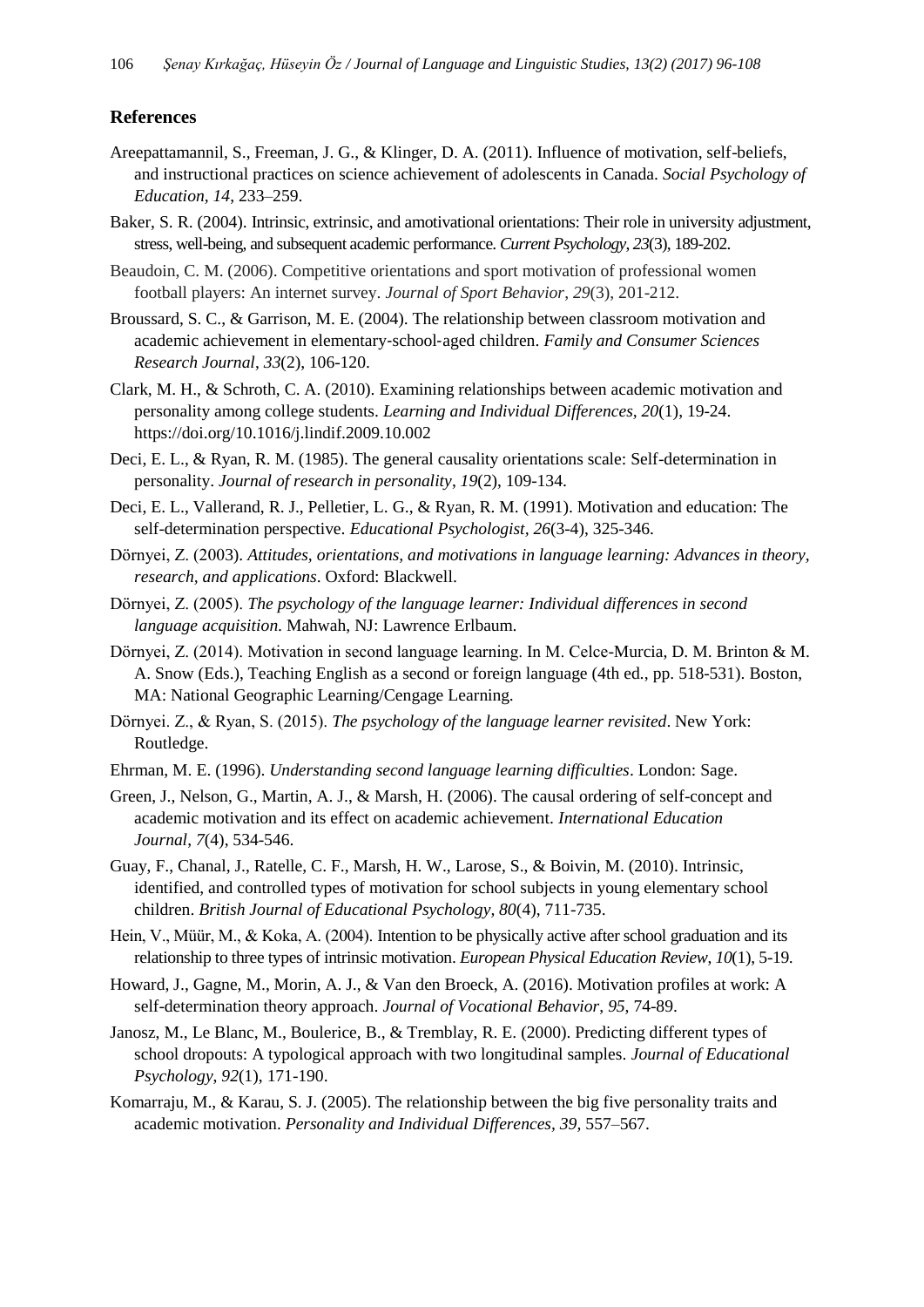- Legault, L., Green-Demers, I., & Pelletier, L. (2006). Why do high school students lack motivation in the classroom? Toward an understanding of academic amotivation and the role of social support. *Journal of educational psychology*, *98*(3), 567-582.
- Legault, L. (2017). Self-determination theory. In V. Zeigler-Hill & T. Shackelford (Eds.), Encyclopedia of Personality and Individual Differences (pp. 1-9). New York: Springer.
- Linnenbrink, E. A., & Pintrich, P. R. (2002). Motivation as an enabler for academic success. *School Psychology Review*, *31*(3), 313-327.
- Noels, K. A., Pelletier, L. G., Clément, R., & Vallerand, R. J. (2000). Why are you learning a second language? Motivational orientations and self‐determination theory. *Language learning*, *50*(1), 57-85.
- Öz, H. (2015). Big Five personality traits as predictor of academic motivation and achievement among prospective EFL teachers. Paper presented at the 6th World Conference on Learning, Teaching and Educational Leadership, WCLTA 2015 - 29-31 OCTOBER 2015, Paris, France.
- Reeve, J., Ryan, R. M., Deci, E. L., & Jang, H. (2007). Understanding and promoting autonomous self-regulation: A self-determination theory perspective. *Motivation and self-regulated learning: Theory, research, and application*, 223-244.
- Ryan, R. M., & Deci, E. L. (2000). Self-determination theory and the facilitation of intrinsic motivation, social development, and well-being. *American psychologist*, *55*(1), 68-78.
- Vallerand, R. J., Pelletier, I. G., Blais, M. R., Briere, N. M., Senecal, C., & Vallieres, E. F. (1992). The Academic Motivation Scale: A measure of intrinsic, extrinsic, and amotivation in education. *Educational and Psychological Measurement, 52,* 1003-1017.

## İngilizce Öğretmen Adaylarının Başarılarını Yordamada Akademik Güdülenmenin Rolü

#### **Öz**

Bu çalışmada İngilizceyi yabancı dil olarak öğretecek olan öğretmen adaylarının akademik başarıları ve akademik güdülenmeleri arasındaki olası ilişkiler araştırılmıştır. Çalışmaya büyük bir devlet üniversitesinde İngilizce Öğretmenliği programına kayıtlı 200 öğrenci gönüllü olarak katılmıştır. Çalışmanın verisini Akademik Güdülenme Ölçeği yanıtları ve de öğrencilerden istenen akademik başarı ortalamaları oluşturmaktadır. Sonuçlar Dışsal Güdülenme (Dışsal Düzenleme, İçe Yansıtılmış Düzenleme ve Belirlenmiş Düzenleme) ve akademik başarı arasında istatistiksel olarak anlamlı, olumlu ilişkiler olduğunu göstermektedir. Benzer şekilde, içsel güdülenme türlerinden Öğrenme İçsel Motivasyonu ve Başarma İçsel Motivasyonu ile genel not ortalaması arasında anlamlı ve olumlu yönde ilişkiler tespit edilmiştir. Akademik başarı ve güdülenememe arasında ise beklendik şekilde negatif yönde bir ilişki görülmüştür. Regresyon çalışmalarının sonuçları akademik güdülenmenin akademik başarıyı %10 yordayabildiğini göstermektir.

*Anahtar sözcükler:* Akademik güdülenme; akademik başarı; yabancı dil olarak İngilizce; aday İngilizce öğretmenleri